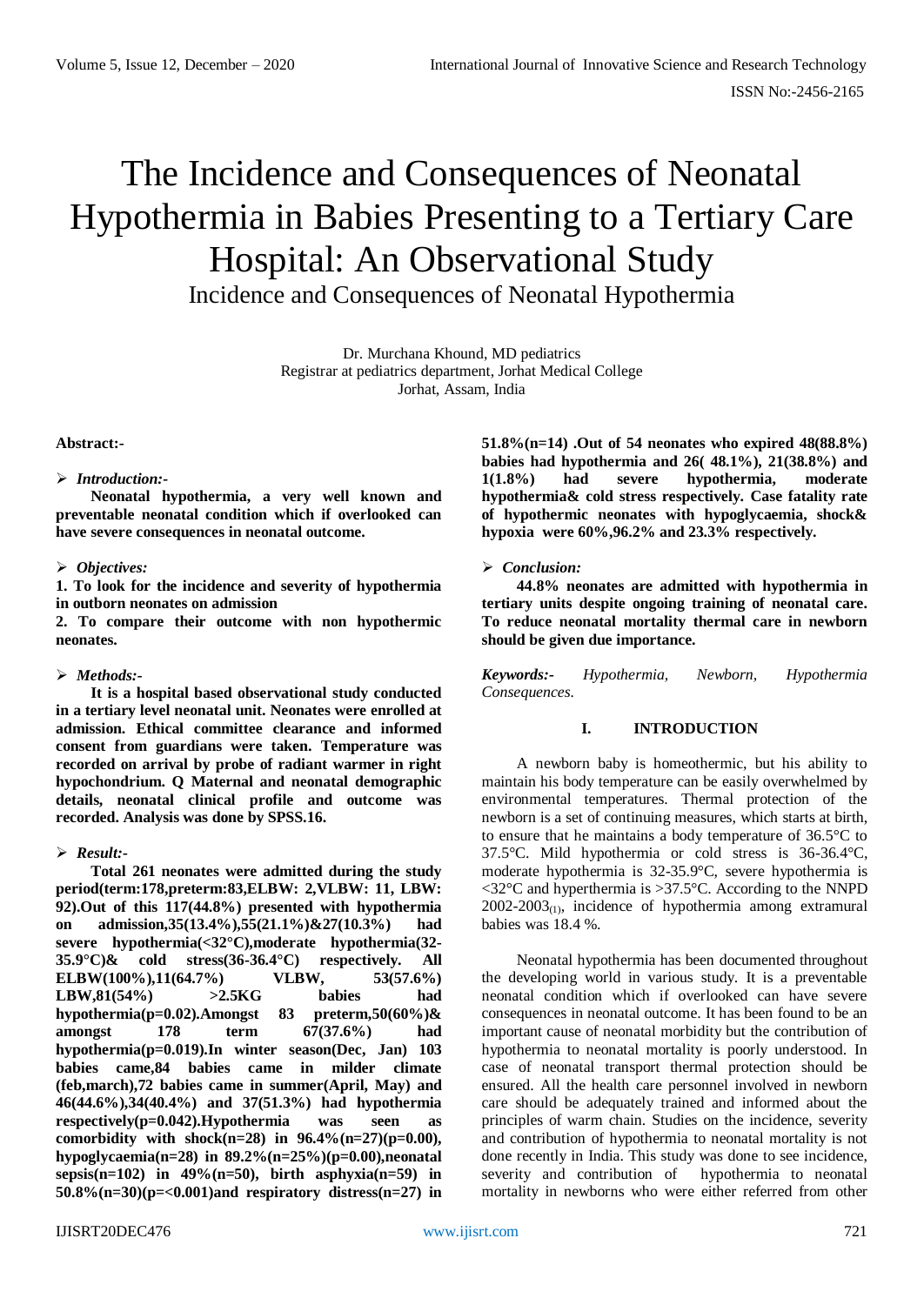ISSN No:-2456-2165

health care facility or whose gaurdians reported themselves to a tertiary level hospital.

# **II. AIMS AND OBJECTIVES**

1. To look for the incidence and severity of hypothermia in out-born neonates on admission

2. To compare their outcome with non hypothermic neonates that anticipate your paper as one part of the entire proceedings, and not as an independent document. Please do not revise any of the current designations.

# **III. METHODS AND MATERIALS**

**Place of study**: the study was conducted in the neonatal unit of a tertiary Medical College in Assam

**Study design**: hospital based observational study

# **Duration of study**: 6 months

**Method of study**: Neonates that attended the OPD or Emergency ward of the hospital and were admitted for different neonatal problems were enrolled at admission. Temperature was recorded by thermister probe. Informed consent was taken from the attendants. Ethical committee clearance was taken. According to the temperature recorded at admission babies were divided into the following categories:

- 1) Hypothermic- temperature <36.5°C. It was further subdived into-
- a) Cold stress- temperature between 36 36.4°C
- b) Moderate hypothermia temperature between 32 35.9°C
- c) Severe hypothermia temperature < 32°C
- 2) Normal- temperature between 36.5- 37.5°C
- 3) Hyperthermic- temperature >37.5°C

Variables studied were 1)Maternal factors (age of the mother and parity), 2)Neonatal factors (gestational age, birth weight and sex), 3) Environmental factors (a) Winter- if they presented in December and January, b) Normal climateneither too cold nor too hot climate in February and March c) Summer- early part of summer season in they present in April and May.), 4) The prevalence of hypothermia in various disease manifestations a) Neonatal Sepsis- ( i) Early onset neonatal sepsis without meningitis, ii) Early onset neonatal sepsis with meningitis, iii) Late onset neonatal sepsis without meningitis, iv) Late onset neonatal sepsis with meningitis.), b) Neonatal Jaundice, c) Birth Asphyxia ( i) Birth asphyxia

with no HIE, ii) Birth asphyxia with HIE II, iii) Birth asphyxia with HIE III ), d) Respiratory distress ( i) Congenital pneumonia, ii) Hyaline membrane disease iii) Transient tachypnea of newborn, iv) Aspiration pneumonia, v) Meconium Aspiration Syndrome), e) Shock, f) Hypoglycaemia and hyperglycaemia

# **Outcome was studied under the following headings:**

a) Percentage of expired babies in which hypothermia was an associated comorbidity as compared to normothermic babies and also the severity of hypothermia associated with it.

b) Case fatality rate in the different disease manifestations mentioned above in which hypothermia was an associated comorbidity.

**Statistical Methods**: The data obtained was tabulated and analysed statistically using social science system version SPSS.16

# **IV. RESULTS AND OBSERVATION**

Analysis of the data showed the following-



Figure1: Showing Grades Of Body Temperature At Admission

Total number of babies admitted during the period was 261 out of which 117(44.8%) babies presented with hypothermia and 35(13.4%),55(21.1%) and 27(10.3%) were severe hypothermia, moderate hypothermia and cold stress respectively. 139(53.2%) had normal temperature and 5(1.91%) had hyperthermia.

|  | <b>Table 1: Comparison Of Maternal</b> |  |
|--|----------------------------------------|--|
|--|----------------------------------------|--|

| <b>VARIABLES</b> | <b>SUB</b><br><b>GROUPS</b> | $\langle 32^{\circ} \text{Cn}(\% )$ | $32 -$<br>$35.9^{\circ}Cn(\%)$ | $36-36.4$ °C<br>$\mathbf{n}(\%)$ | $36.5 -$<br>$37.5^{\circ}Cn(\%)$ | $>37.5$ °C<br>$n\binom{0}{0}$ | p- value |
|------------------|-----------------------------|-------------------------------------|--------------------------------|----------------------------------|----------------------------------|-------------------------------|----------|
| 1) Parity        | Primipara                   | 19(11.9%)                           | $30(18.8\%)$                   | $22(13.8\%)$                     | 85(53.4%)                        | $3(1.8\%)$                    | 0.152    |
|                  | Multipara                   | $16(15.6\%)$                        | 25(24.5%)                      | $5(4.9\%)$                       | 55(53.9%)                        | $1(0.9\%)$                    |          |
| 2)Maternal       | $<20$ years                 | 6(20.6%)                            | $7(24.1\%)$                    | $5(17.2\%)$                      | $11(37.9\%)$                     |                               | 0.335    |
| age              | $20 - 25$ yrs               | $25(15.6\%)$                        | 30(18.7%)                      | $17(10.6\%)$                     | 85(53.1%)                        | $3(1.8\%)$                    |          |
|                  | $26 - 30$ yrs               | $3(4.6\%)$                          | 15(23%)                        | $5(7.6\%)$                       | 41(63%)                          | $1(1.5\%)$                    |          |
|                  | $31-35$ yrs                 | $1(14.2\%)$                         | $3(42.8\%)$                    |                                  | $3(42.8\%)$                      |                               |          |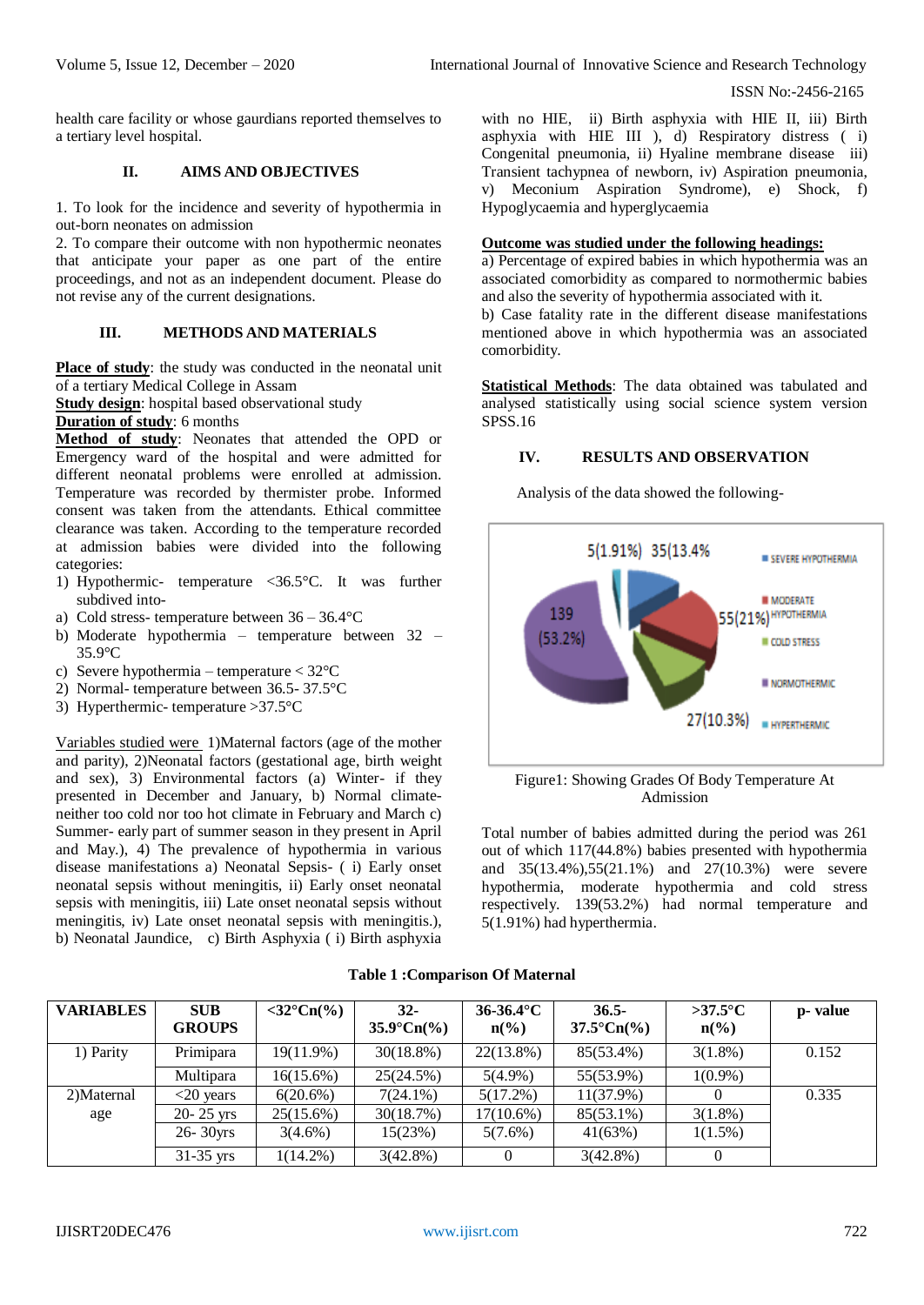### **Demographic Profile With Grades Of Body Temperature**

Analysis of the data showed that parity and maternal age had no significant correlation with hypothermia recorded at admission as p value is >0.05. Total 261 babies were admitted in the study period out of which mothers of 159 were primipara and 102 were multipara of which 71(44.6%) and 46 (45%) babies had hypothermia respectively. Mothers of 29 babies were < 20 years, 160 babies were between 20- 25 years, 65 babies were between 26- 30 years and 7 babies were between 31 – 35 years of which 16 (55.1%), 72 (45%), 23 ( 35.3%) and 4 (57.1%) babies have hypothermia respectively

| <b>VARIABLES</b>   | <b>SUB</b>        | $<$ 32 $\rm ^{\circ}C$   | $32 -$               | 36-                  | $36.5 -$             | $>37.5^{\circ}Cn(\%)$ | <b>P-VALUE</b> |
|--------------------|-------------------|--------------------------|----------------------|----------------------|----------------------|-----------------------|----------------|
|                    | <b>GROUPS</b>     | $n\llap{$\binom{0}{6}$}$ | $35.9^{\circ}Cn(\%)$ | $36.4^{\circ}Cn(\%)$ | $37.5^{\circ}Cn(\%)$ |                       |                |
| <b>GESTATIONAL</b> | <b>30 WKS</b>     | $2(50\%)$                | 1(25%)               | $\Omega$             | 1(25%)               | $\theta$              | 0.019          |
| AGE                | 32 WKS            | $5(45.4\%)$              | 4(36.3%)             | 1(9%)                | 1(9%)                | $\Omega$              |                |
|                    | 34 WKS            | $1(3.8\%)$               | $9(34.6\%)$          | $4(15.3\%)$          | $12(46.1\%)$         | $\theta$              |                |
|                    | 36 WKS            | $6(14.2\%)$              | $9(21.4\%)$          | 8(19%)               | 19(45.2%)            | $\Omega$              |                |
|                    | <b>38 WKS</b>     | 19(11.3%)                | 29(17.2%)            | $14(8.3\%)$          | 102(60.7%)           | $4(2.3\%)$            |                |
|                    | <b>40 WKS</b>     | $2(20\%)$                | $3(30\%)$            | $\theta$             | $5(50\%)$            | $\Omega$              |                |
| <b>SEX</b>         | <b>MALE</b>       | 21(13.9%)                | 29(19.2%)            | $16(10.5\%)$         | 83(54.9%)            | $2(1.3\%)$            | 0.925          |
|                    | <b>FEMALE</b>     | 14(12.7%)                | 26(23.6%)            | $11(10\%)$           | 57(51.8%)            | $2(1.8\%)$            |                |
| <b>WEIGHT</b>      | $\leq$ 1 $KG$     | $1(50\%)$                | $1(50\%)$            | $\theta$             | $_{0}$               | $\theta$              | 0.001          |
|                    | l -<1.5 KG        | $7(41.1\%)$              | $4(23.5\%)$          | $\Omega$             | $6(35.2\%)$          | $\Omega$              |                |
|                    | $1.5 - \le 2.5KG$ | 15(16.1%)                | 23(24.7%)            | $15(16.1\%)$         | 39(41.9%)            | $1(1\%)$              |                |
|                    | $>2.5$ KG         | 12(8%)                   | $27(18.1\%)$         | 12(8%)               | 94(63%)              | $4(2.6\%)$            |                |

#### **Table 2:Comparison Of Neonatal Factors With Grades Of Body Temperature**

Analysis of the data(Table 2) showed that gestational age( $p=0.019$ ) and weight( $p=0.001$ ) has significant correlation with hypothermia where as sex  $(p=0.925)$  has no significant correlation with outcome.

Of 261 babies admitted in the study period, 178 were term and 83 were preterm. Amongst 83 preterm, 50(60%)& amongst 178 term 67(37.6%) had hypothermia. Four were 30 weeks of gestation, 11 were 32 weeks of gestation, 26 were 36 weeks of gestation, 168 were 38 weeks of gestation and 10 were 40 weeks of gestation out of which 3(75%), 10(90.9%), 14(53.8%), 23(88.4%), 62(59.6%) and 5(50%) had hypothermia respectively. So preterm babies had more hypothermia than term babies. Amongst preterm babies 14(16.8%) had severe hypothermia, 23(27.7%) had moderate hypothermia and 13(15.6%) had cold stress. Amongst 30 weeks of gestation babies 2(50%), 1(25%) had severe and moderate hypothermia respectively. Amongst 32 weeks of gestation babies 5(45.4%), 4(36.3%) and 1(9%) had severe hypothermia, moderate hypothermia and cold stress respectively.Amongst the 34 weeks of gestation babies 1(3.8%), 9(34.6%) and 4(15.3%) babies had severe hypothermia, moderate hypothermia and cold stress

respectively. Amongst the 36 weeks of gestation babies 6(14.2%), 9(21.4%) and 8(19%) babies had severe hypothermia, moderate hypothermia and cold stress respectively. Thus we see that the severity of hypothermia was more in early preterm babies than in late preterm babies.

Males were 151 and 110 were females of which 66(43.7%) and 51(46.3%) had hypothermia respectively.

ELBW were 2 of which both(100%),VLBW were 17 of which 11(64.7%), LBW were 92 of which 53 (57.6%)and 149 were ≥2.5 kg of which 81(54%) had hypothermia respectively. Among the ELBW babies 1(50%) had severe and 1(50%) had moderate hypothermia. Among the VLBW babies 7(41.1%) had severe hypothermia and 4(23%) had moderate hypothermia. Among the LBW babies 15 (16.1%), 23(24.7%) and 15(16.1%) babies had severe hypothermia, moderate hypothermia and cold stress respectively. Thus, we see that highest prevalence of hypothermia was in ELBW babies followed by VLBW and then the LBW babies. The severity of hypothermia was also more in ELBW babies which is followed by VLBW and LBW babies.

| <b>VARIABLES</b> | <b>SUB</b><br><b>GROUPS</b> | $<$ 32 $\rm ^{\circ}C$<br>$n(\%)$ | $32-$<br>35.9°Cn(%) | 36-<br>36.4°Cn(%) | $36.5 -$<br>37.5°Cn(%) | $>37.5^{\circ}Cn(\%)$ | <b>VALUE</b> |
|------------------|-----------------------------|-----------------------------------|---------------------|-------------------|------------------------|-----------------------|--------------|
| <b>SEASON</b>    | DEC. JAN                    | 18(17.4%)                         | $21(20.3\%)$        | 7(6.7%)           | 54(52.4%)              | $3(2.9\%)$            | 0.042        |
|                  | <b>FEB.MAR</b>              | 13(15.4%)                         | 13(15.4%)           | $8(9.5\%)$        | $50(59.5\%)$           |                       |              |
|                  | APR. MAY                    | $4(5.5\%)$                        | $21(29.1\%)$        | $12(16.6\%)$      | $3(47.2\%)$            | $1(1.3\%)$            |              |

**Table 3:Comparison Of Season Of Admission With Grades Of Body Temperature**

Analysis of the data (table 3)showed that season of admission had significant correlation with hypothermia as p value is < 0.05. In winter season(Dec,Jan) 103 babies came, 84

babies came in normal climate (Feb, Mar),72 babies came in summer(April,May) of which 46(44.6%),34(40.4%) and 37(51.3%) had hypothermia respectively. Amongst the babies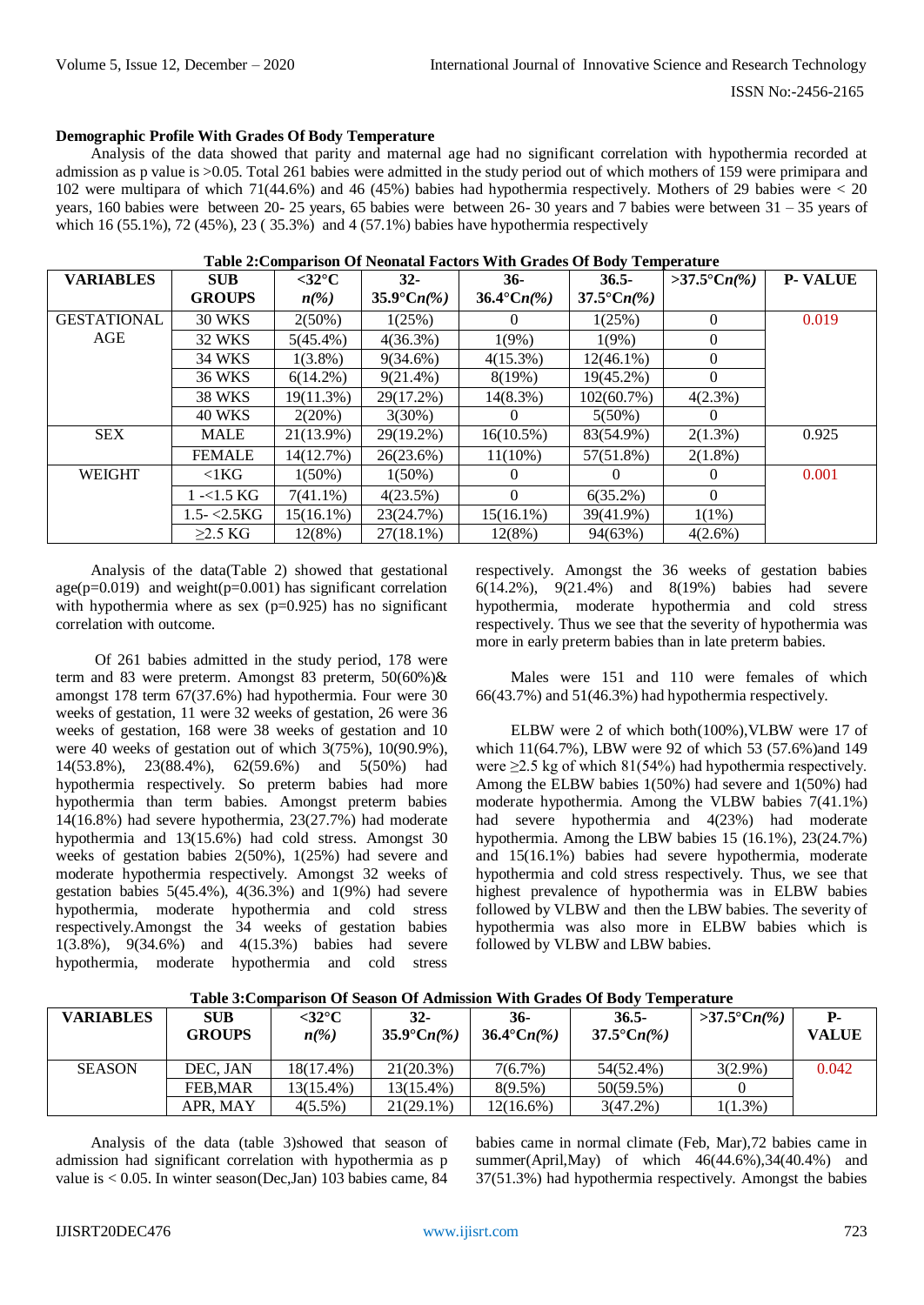that came in winter season 18(17.7%) had severe hypothermia, 21(20.3%) had moderate hypothermia and 7( 6.7%) had cold stress. Amongst the babies that came in February and March 13(15.4%) had severe hypothermia, 13(15.4%) had moderate hypothermia and 8( 9.5%) had cold stress. Amongst the babies that came in early part of summer season (April and May) 4(5.5%) had severe hypothermia, 21(29.1%) had moderate hypothermia and 12(16.6 %) had cold stress respectively. Thus, we see that though maximum number of hypothermic babies presented in summer season but severe hypothermia was more in winter season.

Total serum bilirubin(TSB), Random Blood sugar(RBS), birth asphyxia and shock had significant correlation with

hypothermia as p value is  $< 0.05$  where as neonatal sepsis and respiratory distress did not have significant correlation with hypothermia as  $p$  value is  $> 0.05$ 

Amongst the 102 babies having neonatal sepsis 50(49%) had hypothermia of which  $21(20.5\%), 25(24.5\%)$  and 4(3.9%%) babies had severe hypothermia, moderate hypothermia and cold stress respectively.

Amongst the 43 babies having neonatal jaundice 16(37.2%) had hypothermia of which 1(2.3%%), 4(9.3%%) and 11(25.5%%) babies had severe hypothermia, moderate hypothermia and cold stress respectively.

|  | Table 3: Comparison Of Different Disease Manifestation With Grades Of Body Temperature |  |  |  |  |  |
|--|----------------------------------------------------------------------------------------|--|--|--|--|--|
|--|----------------------------------------------------------------------------------------|--|--|--|--|--|

| <b>VARIABLES</b>   | <b>SUB GROUPS</b>         | $<$ 32 $\rm ^{\circ}C$ | $32 -$               | $36-$                | $36.5 -$             | >37.5°Cn(%)  | $P-$         |
|--------------------|---------------------------|------------------------|----------------------|----------------------|----------------------|--------------|--------------|
|                    |                           | $n(\%)$                | $35.9^{\circ}Cn(\%)$ | $36.4^{\circ}Cn(\%)$ | $37.5^{\circ}Cn(\%)$ |              | <b>VALUE</b> |
| <b>NEONATAL</b>    | <b>EONS WITHOUT</b>       | 12(22.6%)              | $14(26.4\%)$         | $3(5.6\%)$           | 24(45.2%)            | $\mathbf{0}$ | 0.59         |
| <b>SEPSIS</b>      | <b>MENINGITIS</b>         |                        |                      |                      |                      |              |              |
|                    | <b>EONS WITH</b>          | $2(66.6\%)$            | $1(33.3\%)$          | $\Omega$             | $\theta$             | $\theta$     |              |
|                    | <b>MENINGITIS</b>         |                        |                      |                      |                      |              |              |
|                    | LONS WITHOUT              | 6(14.6%)               | $8(19.5\%)$          | $1(2.4\%)$           | 25(60.9%)            | $\mathbf{1}$ |              |
|                    | <b>MENINGITIS</b>         |                        |                      |                      |                      |              |              |
|                    | <b>LONS WITH</b>          | 1(20%)                 | 2(40%)               | $\Omega$             | $2(40\%)$            | $\Omega$     |              |
|                    | <b>MENINGITIS</b>         |                        |                      |                      |                      |              |              |
| <b>TSB</b>         | <b>HYPERBILIRUBINEMIA</b> | $1(2.3\%)$             | 4(9.7%)              | $11(26.8\%)$         | 26(63.4%)            | $1(2.3\%)$   | 0.000        |
|                    | <b>NORMAL TSB</b>         | 34(15.5%)              | 51(23.3%)            | $16(7.3\%)$          | 114(52.2%)           | $3(1.3\%)$   |              |
| <b>BIRTH</b>       | WITH NO HIE               | 1(6.25%)               | 6(37.5%)             | 3(18.7%)             | 6(37.5%)             | 0            | 0.001        |
| <b>ASPHYXIA</b>    | WITH HIE II               | $2(5.4\%)$             | 10(27%)              | $2(5.4\%)$           | 23(62.1%)            | $\Omega$     |              |
|                    | WITH HIE III              | $4(66.6\%)$            | 2(33.3%)             | 0                    | $\Omega$             | $\Omega$     |              |
| <b>RESPIRATORY</b> | <b>CONG PNEUMONIA</b>     | $1(8.3\%)$             | $2(16.6\%)$          | $1(8.3\%)$           | 7(58.3%)             | $1(8.3\%)$   | 0.12         |
| <b>DISTRESS</b>    | <b>HMD</b>                | 5(62.5%)               | 1(12.5%)             | 1(12.5%)             | $1(12.5\%)$          | $\mathbf{0}$ |              |
|                    | <b>TTNB</b>               | $\Omega$               | $\Omega$             | 0                    | $2(100\%)$           | $\mathbf{0}$ |              |
|                    | <b>ASPIRATION</b>         | $\Omega$               | $\theta$             | $\theta$             | $2(100\%)$           | $\mathbf{0}$ |              |
|                    | <b>PNEUMONIA</b>          |                        |                      |                      |                      |              |              |
|                    | <b>MAS</b>                | $\Omega$               | $2(66.6\%)$          | $1(33.3\%)$          | $\Omega$             | $\Omega$     |              |
| <b>RBS</b>         | <b>HYPOGLYCEMIA</b>       | $16(57.1\%)$           | 8(28.5%)             | $1(3.5\%0)$          | 3(10.7%)             | $\Omega$     | 0.000        |
|                    | NORMOGLYCEMIA             | $17(8.1\%)$            | 39(18.6%)            | 23(11%)              | $126(60.2\%)$        | $4(1.9\%)$   |              |
|                    | <b>HYPERGLYCEMIA</b>      | 2(8.3%)                | 8(33.3%)             | 3(12.5%)             | $11(45.8\%)$         | $\Omega$     |              |
| <b>SHOCK</b>       | CRT>3 SEC                 | 18(64.2%)              | $9(32.1\%)$          | 0                    | $\Omega$             | $1(3.5\%)$   | 0.000        |
|                    | CRT<3 SEC                 | $17(7.2\%)$            | 46(19.7%)            | 27(11.5%)            | 140(60%)             | $3(1.2\%)$   |              |

Amongst the 59 babies who came with birth asphyxia 30(50.8%) had hypothermia of which 7(11.8%), 18(30.5%) and 5(8.4%) babies had severe hypothermia, moderate hypothermia and cold stress respectively. Thus maximum hypoxic babies had moderate hypothermia. Amongst the 6 babies with HIE III all(100%) had hypothermia of which 4(66.6%), 2(33.3%) babies had severe hypothermia, moderate hypothermia respectively. Thus HIE III babies presented with severe hypothermia.

Amongst the 8 babies who came with HMD 7(87.5%) had hypothermia of which 5(62.5%), 1(12.5%) and 1(12.5%) babies had severe hypothermia, moderate hypothermia and cold stress respectively. Thus maximum HMD babies presented with severe hypothermia.

Amongst the 28 hypoglycaemic babies 25(89.2%) had hypothermia of which 16(57.1%), 8(28.5%) and 1(3.5%) babies had severe hypothermia , moderate hypothermia and cold stress respectively. Amongst the 24 hyperglycaemic babies 13(54.1%) had hypothermia of which 2(8.3%), 8(33.3%) and 3(12.5%) babies had severe hypothermia, moderate hypothermia and cold stress respectively.

Amongst the 28 babies with shock 27(96.4%) had hypothermia of which 18(64.2%), 9(32.1%) babies had severe hypothermia , moderate hypothermia respectively. Thus, maximum babies in shock presented with severe hypothermia.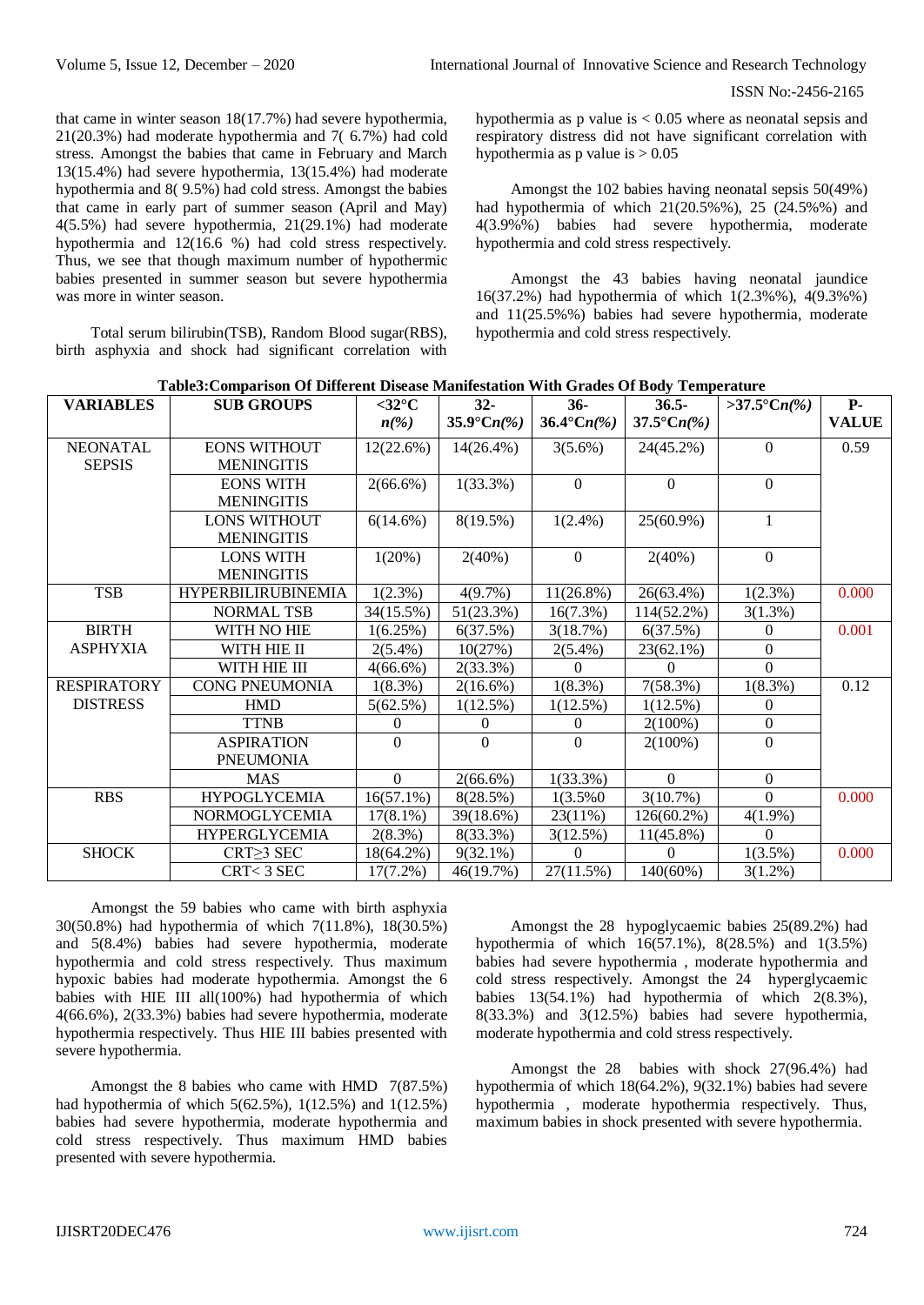#### ISSN No:-2456-2165

| <b>VARIABLES</b> | <b>SUB GROUPS</b> | $<$ 32 $^{\circ}$ C |              | $32-35.9$ °C   36-36.4°C | $36.5 -$         | $>37.5^{\circ}$ C | <b>P. VALUE</b> |
|------------------|-------------------|---------------------|--------------|--------------------------|------------------|-------------------|-----------------|
|                  |                   |                     |              |                          | $37.5^{\circ}$ C |                   |                 |
| <b>OUTCOME</b>   | <b>DISCHARGED</b> | $6(3.4\%)$          | $27(15.6\%)$ | $24(13.8\%)$             | $114(65.8\%)$    | $2(1.1\%)$        | 0.000           |
|                  | <b>DAMA</b>       | $3(8.8\%)$          | $7(20.5\%)$  | $2(5.8\%)$               | 21(61.7%)        | $1(2.9\%)$        |                 |
|                  | <b>EXPIRED</b>    | $26(48.1\%)$        | $21(38.8\%)$ | $1(1.8\%)$               | $5(9.2\%)$       | $1(1.8\%)$        |                 |

## **Table 4:Comparison Of Outcome With Grades Of Body Temperature**

Analysis of the data showed that outcome had significant correlation with hypothermia as p value is  $< 0.05$ . Amongst the 54 babies expired 48(96.4%) had hypothermia of which 26(48.1%), 21 (38.8%) and 1(1.8%) babies had severe hypothermia, moderate hypothermia and cold stress respectively

| <b>VARIABLES</b>   | <b>SUB GROUPS</b>         | $\triangleleft 2^{\circ}C$ | $32-$            | $36-$                 | $36.5 -$       | $>37.5$ °C   | <b>PERCENTAGE</b>  | <b>TOTAL</b>    | CASE               |
|--------------------|---------------------------|----------------------------|------------------|-----------------------|----------------|--------------|--------------------|-----------------|--------------------|
|                    |                           |                            | $35.9^{\circ}$ C | $36.4$ <sup>o</sup> C | 37.5°C         |              | <b>OF EXPIRED</b>  | <b>BABIES</b>   | <b>FATALITY</b>    |
|                    |                           |                            |                  |                       |                |              | <b>BABIES WITH</b> | <b>ADMITTED</b> | <b>RATE OF</b>     |
|                    |                           |                            |                  |                       |                |              | <b>HYPOTHERMIA</b> | WITH THE        | <b>HYPOTHERMIC</b> |
|                    |                           |                            |                  |                       |                |              |                    | <b>DISEASE</b>  | <b>BABIES</b>      |
| <b>NEONATAL</b>    | <b>EONS WITHOUT</b>       | 11                         | 6                | $\mathbf{0}$          | $\overline{2}$ | $\mathbf{0}$ | $29/31 = 93.5%$    | 50              | $29/50 = 58%$      |
| <b>SEPSIS</b>      | <b>MENINGITIS</b>         |                            |                  |                       |                |              |                    |                 |                    |
|                    | <b>EONS WITH</b>          |                            | $\mathbf{0}$     | $\mathbf{0}$          | $\bf{0}$       | $\mathbf{0}$ |                    |                 |                    |
|                    | <b>MENINGITIS</b>         |                            |                  |                       |                |              |                    |                 |                    |
|                    | LONS WITHOUT              | 3                          | 5                | $\Omega$              | 0              | 0            |                    |                 |                    |
|                    | <b>MENINGITIS</b>         |                            |                  |                       |                |              |                    |                 |                    |
|                    | LONS WITH                 |                            | 2                | $\Omega$              | $\Omega$       | $\Omega$     |                    |                 |                    |
|                    | <b>MENINGITIS</b>         |                            |                  |                       |                |              |                    |                 |                    |
| <b>TSB</b>         | <b>HYPERBILIRUBINEMIA</b> |                            | $\mathbf 0$      | $\bf{0}$              | 0              | 0            | 100%               | 16              | $1/16 = 6.25%$     |
| <b>BIRTH</b>       | WITH NO HIE               | $\Omega$                   | 0                | $\Omega$              | 0              | 0            | 100%               | 30              | $7/30 = 23.3%$     |
| <b>ASPHYXIA</b>    | WITH HIE II               | 0                          | 2                | $\bf{0}$              | 0              | 0            |                    |                 |                    |
|                    | WITH HIE III              | 3                          | 2                | $\bf{0}$              | 0              | $\bf{0}$     |                    |                 |                    |
| <b>RESPIRATORY</b> | CONG PNEUMONIA            |                            |                  | $\bf{0}$              | 0              | 0            | $10/11 = 90.9%$    | 14              | $10/14 = 71.4%$    |
| <b>DISTRESS</b>    | <b>HMD</b>                | 5.                         |                  |                       | 0              | $\bf{0}$     |                    |                 |                    |
|                    | <b>TTNB</b>               | 0                          | 0                | 0                     | 0              | 0            |                    |                 |                    |
|                    | <b>ASPIRATION</b>         | $\Omega$                   | $\Omega$         | $\Omega$              |                | $\Omega$     |                    |                 |                    |
|                    | PNEUMONIA                 |                            |                  |                       |                |              |                    |                 |                    |
|                    | MAS                       | 0                          |                  | $\bf{0}$              | 0              | 0            |                    |                 |                    |
| <b>RBS</b>         | <b>HYPOGLYCEMIA</b>       | 12                         | 3                | 0                     |                | 0            | $15/16 = 93.7%$    | 25              | $15/25 = 60%$      |
| <b>SHOCK</b>       | CRT≥3 SEC                 | 17                         | 9                | 0                     | 0              | 1            | 96.2%              | 27              | 26/27=96.2%        |

Mortality due to various causes in which hypothermia was an associated comorbidity was neonatal sepsis(93.5%), kernicterus(100%), birth asphyxia(100%), respiratory distress(90.9%), hypoglycaemia(93.7%), and shock(96.2%). Case fatality rate among hypothermic babies (total number of expired babies having hypothermia with the underlying disease/ total number of hypothermic babies with the underlying disease) having neonatal sepsis is 58%, kernicterus is 6.25%, birth asphyxia is 23.3%, respiratory distress is 71.4%, hypoglycaemia is 60%, and shock is 96.2%.

# **V. DISCUSSION**

In our study 44.8% babies presented with hypothermia on admission which is significantly a large proportion, of which 13.4%, 21.1% and 27% babies had severe hypothermia, moderate hypothermia and cold stressrespectively. In Ethopia<sub>(4)</sub>, Zambia<sub>(5)</sub> and Zimbabwe<sub>(6)</sub>, one-half to two-third of babies evaluated were hypothermic. Parity, maternal age,sex of the baby did not have any significant correlation with hypothermia. Similar results were also found in the study of Delavar MA, [Akbarianrad](http://www.ncbi.nlm.nih.gov/pubmed/?term=Akbarianrad%20Z%5BAuthor%5D&cauthor=true&cauthor_uid=25184096) Z, [Mansouri](http://www.ncbi.nlm.nih.gov/pubmed/?term=Mansouri%20M%5BAuthor%5D&cauthor=true&cauthor_uid=25184096) MM et al $(7)$ . Preterm babies had more hypothermia than the term babies and the severity of hypothermia was also increased in more preterm

babies than the late preterm babies. ELBW babies had more severe hypothermia which is followed by VLBW and then LBW babies as compared to normal birth weight babies. In a community based study conducted at  $\text{Shiygarh}_{(8,9)}$ , rural India prevalence of hypothermia was more in both LBW(49%) and normal birth weight babies(43%), whereas in study of Delavar et  $al_{(4)}$  prevalence of hypothermia was more in LBW and preterm babies. In our study, maximum number of hypothermic babies presented in summer season(51.3%) but severe hypothermia was more in winter season. In the study by Kumar V, Shearer JC, Kumar A et  $al_{(10)}70\%$  babies presented in winter season. The study byBang AT, Reddy HM, Deshmukh MD et  $al_{(11)}$  showed that more babies presented in winter than summer season. In our study maximum hypothermia reported in summer season can be because of lack of awareness among people about proper clothing required in summer season to prevent hypothermia. Among the babies expired hypothermia was an associated comorbidity in 96.4% of which 48.1%, 38.8% and 1.8% babies had severe hypothermia, moderate hypothermia and cold stress respectively. Thus we see that hypothermia and also the severity of hypothermia was a significant comorbidity associated with death. Mortality due to neonatal sepsis, kernicterus, birth asphyxia, respiratory distress,